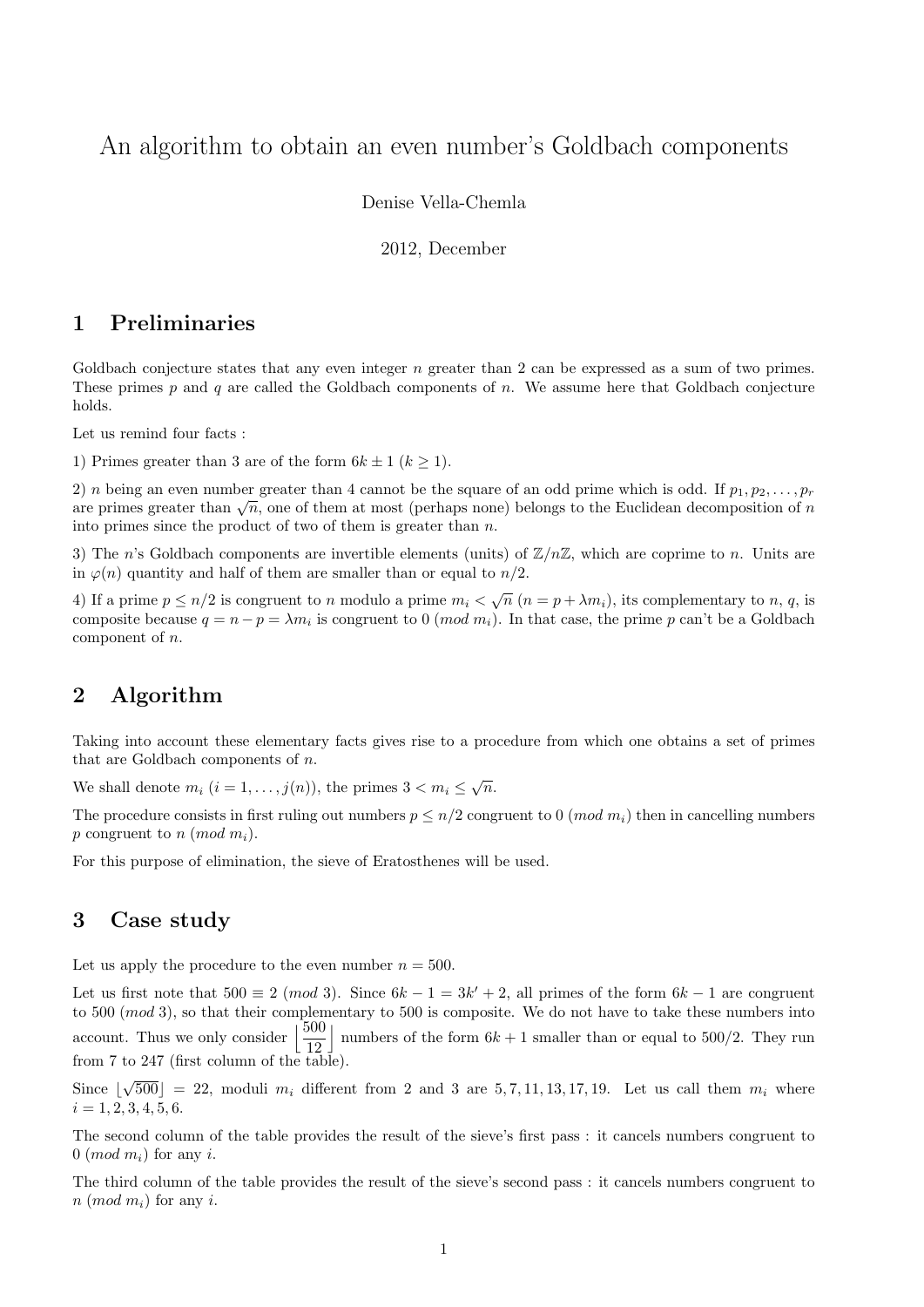All modules smaller than  $\sqrt{n}$  except those of n's euclidean decomposition appear in third column (for modules that divide n, first and second pass eliminate same numbers).

 $500 = 2^2.5^3$ . Module 5 doesn't appear in third column.

The same module can't be found on the same line in second and third column.

500 is congruent to 0 (mod 5), 3 (mod 7), 5 (mod 11), 6 (mod 13), 7 (mod 17) and 6 (mod 19).

| $\overline{a_k}=6k+1$           | congruence(s) to 0        | congruence(s) to $\overline{r\neq 0}$ | $n-a_k$                        | remaining |
|---------------------------------|---------------------------|---------------------------------------|--------------------------------|-----------|
|                                 | $eliminating a_k$         | $eliminating a_k$                     |                                | numbers   |
|                                 |                           | (i.e. congruence(s) to n)             |                                |           |
| 7(p)                            | 0 (mod 7)                 | 7 (mod 17)                            | 493                            |           |
| 13 $(p)$                        | (mod 13)<br>$\mathbf{0}$  |                                       | $\overline{487} (p)$           |           |
| 19(p)                           | (mod 19)<br>$\theta$      | $6 \ (mod \ 13)$                      | 481                            |           |
| $\overline{25}$                 | $0 \ (mod\ 5)$            | $6 \ (mod \ 19)$                      | 475                            |           |
| $\overline{31}\,(\overline{p})$ |                           | $3 \pmod{7}$                          | 469                            |           |
| $\overline{37(p)}$              |                           |                                       | $\overline{463(p)}$            | 37        |
| 43 $(p)$                        |                           |                                       | 457 $(p)$                      | 43        |
| $49\,$                          | $0 \ (mod\ 7)$            | $5 \ (mod \ 11)$                      | 451                            |           |
| $\overline{55}$                 | $0 \ (mod\ 5\ and\ 11)$   |                                       | 445                            |           |
| $\overline{61(p)}$              |                           |                                       | $\overline{439(p)}$            | 61        |
| 67 $(p)$                        |                           |                                       | $\overline{433(p)}$            | 67        |
| 73 $(p)$                        |                           | $3 \pmod{7}$                          | 427                            |           |
| $\overline{79(p)}$              |                           |                                       | $\overline{421(p)}$            | 79        |
| $85\,$                          | $0 \ (mod\ 5\ and\ 17)$   |                                       | $\overline{415}$               |           |
| 91                              | $0 \ (mod\ 7\ and\ 13)$   |                                       | $\overline{409}\left(p\right)$ |           |
| 97(p)                           |                           | $6 \ (mod \ 13)$                      | $\overline{403}$               |           |
| $\overline{103(p)}$             |                           |                                       | $\overline{3}97(p)$            | 103       |
| 109(p)                          |                           | $7 \ (mod \ 17)$                      | 391                            |           |
| 115                             | $0 \ (mod\ 5)$            | $3 \ (mod\ 7) \ and \ 5 \ (mod\ 11)$  | 385                            |           |
| 121                             | 0 (mod 11)                |                                       | $\overline{379(p)}$            |           |
| 127(p)                          |                           |                                       | $\overline{373(p)}$            | 127       |
| 133                             | 0 (mod 7 and 19)          |                                       | 367 $(p)$                      |           |
| $\overline{139(p)}$             |                           | $6 \ (mod \ 19)$                      | $\overline{361}$               |           |
| 145                             | $0 \ (mod\ 5)$            |                                       | 355                            |           |
| 151 $(p)$                       |                           |                                       | $\overline{349}(p)$            | 151       |
| 157 $(p)$                       |                           | $3 \pmod{7}$                          | 343                            |           |
| $\overline{163}\ (p)$           |                           |                                       | $\overline{337(p)}$            | 163       |
| 169                             | $0 \ (mod \ 13)$          |                                       | 331                            |           |
| 175                             | $0 \ (mod\ 5\ and\ 7)$    | $6 \ (mod \ 13)$                      | 325                            |           |
| $\overline{181}\ (p)$           |                           | $5 \ (mod \ 11)$                      | 319                            |           |
| 187                             | $0 \ (mod\ 11 \ and\ 17)$ |                                       | $\overline{313}(p)$            |           |
| 193(p)                          |                           |                                       | 307(p)                         | 193       |
| 199 $(p)$                       |                           | $3 \pmod{7}$                          | $\overline{301}$               |           |
| $\overline{205}$                | $\overline{0 \ (mod\ 5)}$ |                                       | 295                            |           |
| 211 $(p)$                       |                           | $7 \ (mod \ 17)$                      | $289\,$                        |           |
| 217                             | $0 \pmod{7}$              |                                       | 283(p)                         |           |
| 223(p)                          |                           |                                       | $\overline{277}\,(p)$          | 223       |
| $\overline{229}$ $(p)$          |                           |                                       | $\overline{271} (p)$           | 229       |
| $235\,$                         | $0 \ (mod\ 5)$            |                                       | $\overline{265}$               |           |
| 241 $(p)$                       |                           | $3 \pmod{7}$                          | $\overline{259}$               |           |
| 247                             | 0 (mod 13 and 19)         | $5 \ (mod\ 11)$                       | $\overline{253}$               |           |

Remark : let us go back on the first part of the algorithm, to rule out numbers p congruent to 0 (mod  $m_i$ ) for any i. As a result, it cancels all the composite numbers with any  $m_i$  in their Euclidean decomposition, For any *i*. As a result, it cancels all the composite numbers with any  $m_i$  in their Euchdean decomposition, eventually including *n*, cancels all the primes smaller than  $\sqrt{n}$ , but keeps all the primes greater than  $\sqrt$ is smaller than  $n/4 + 1$ .

The second part of the algorithm rules out the numbers  $p$  whose complementary to  $n$  is composite because they share a congruence with  $n (p \equiv n (mod m_i))$  for any i). The second part of the algorithm rules out the numbers